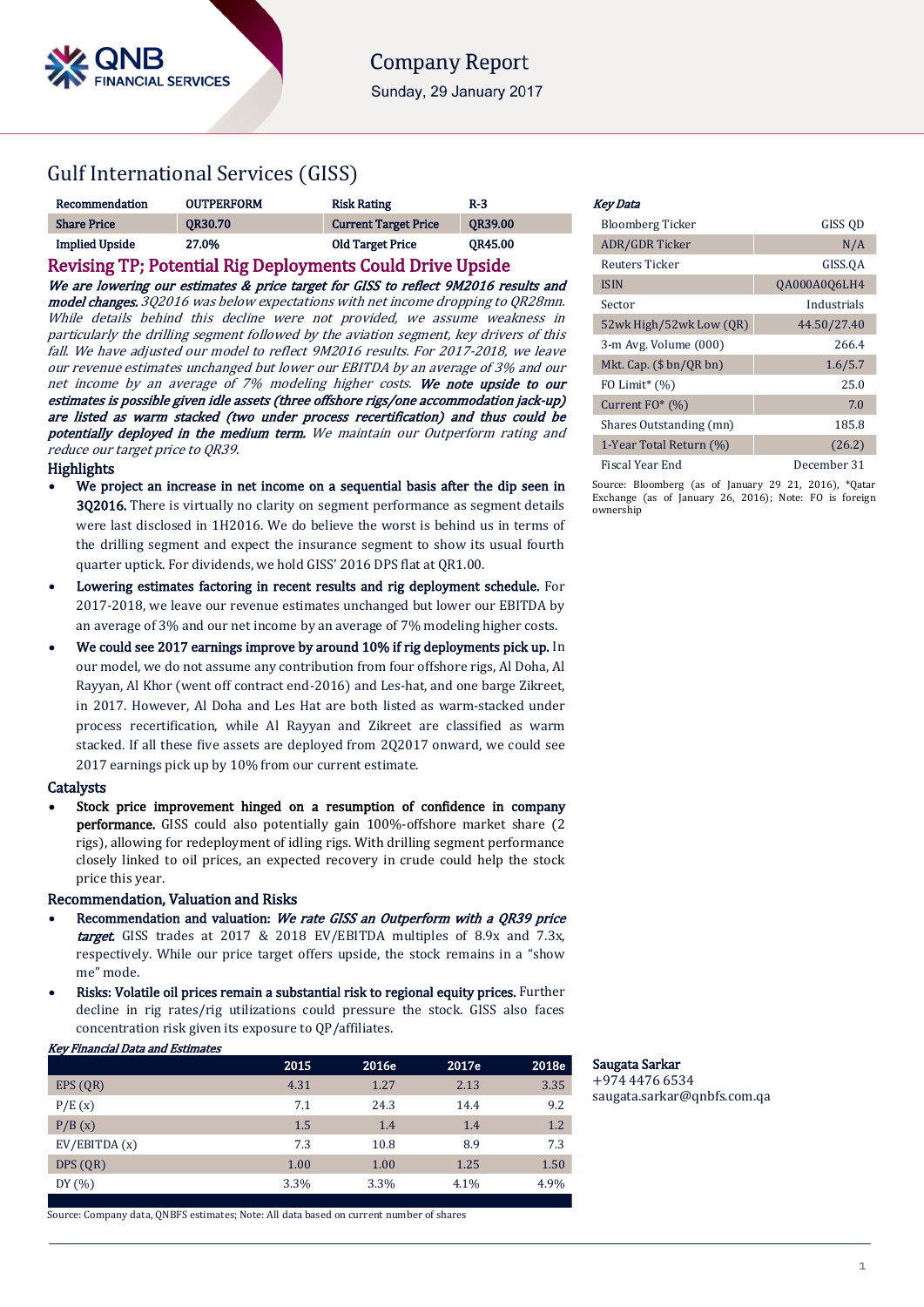# Detailed Financial Statements

## Income Statement

| In QR <sub>mn</sub>          | FY2014* | <b>FY2015</b> | <b>FY2016e</b> | <b>FY2017e</b> | <b>FY2018e</b> |
|------------------------------|---------|---------------|----------------|----------------|----------------|
| Revenue                      | 3,906   | 4,164         | 3,055          | 3,450          | 4,096          |
| <b>COGS</b>                  | 2,710   | 2,954         | 2,523          | 2,732          | 3,128          |
| <b>Gross Profit</b>          | 1,196   | 1,210         | 533            | 718            | 968            |
| SG&A                         | 217     | 267           | 228            | 234            | 252            |
| <b>Total Other Income</b>    | 89      | (84)          | 29             | 29             | 30             |
| Net Finance Income (Expense) | (27)    | (58)          | (98)           | (118)          | (123)          |
| One-Offs/Non-Recurring Items | 269     | $\bf{0}$      | 0              | 0              | $\bf{0}$       |
| Income from JVs              | 100     | $\bf{0}$      | $\bf{0}$       | $\bf{0}$       | $\bf{0}$       |
| <b>Net Income</b>            | 1,410   | 801           | 235            | 395            | 623            |
| Net Income (Clean)           | 1,140   | 801           | 235            | 395            | 623            |
| <b>EBITDA</b>                | 1,818   | 1,380         | 932            | 1,122          | 1,368          |
| <b>EBITDA</b> (Clean)        | 1,549   | 1,380         | 932            | 1,122          | 1,368          |
| DPS (QR)                     | 5.50    | 1.00          | 1.00           | 1.25           | 1.50           |

Source: Company data, QNBFS estimates; Note: EPS based on current number of shares, \*GDI results consolidated from May 1, 2014

| <i><b>Balance Sheet</b></i>              |              |        |                          |                |                |
|------------------------------------------|--------------|--------|--------------------------|----------------|----------------|
| In QR <sub>mn</sub>                      | FY2014*      | FY2015 | <b>FY2016e</b>           | <b>FY2017e</b> | <b>FY2018e</b> |
| <b>Current Assets</b>                    |              |        |                          |                |                |
| Cash & Cash Equivalents                  | 1,087        | 961    | 1,582                    | 2,227          | 3,020          |
| <b>Investments Held for Trading</b>      | 218          | 206    | 211                      | 211            | 211            |
| Insurance Contract Receivables & A/R     | 946          | 1,170  | 972                      | 1,074          | 1,232          |
| Due From Related Parties                 | 634          | 598    | 436                      | 436            | 436            |
| Inventories                              | 203          | 222    | 221                      | 240            | 274            |
| <b>Total Current Assets</b>              | 3,089        | 3,158  | 3,422                    | 4,187          | 5,173          |
| <b>Non-Current Assets</b>                |              |        |                          |                |                |
| Available for Sale Investments           | 300          | 314    | 329                      | 329            | 329            |
| <b>Held to Maturity Investments</b>      | 85           | 86     | 86                       | 86             | 86             |
| <b>Investment in Joint Ventures</b>      | ä,           |        | $\overline{\phantom{a}}$ |                |                |
| <b>Investment Properties</b>             | $\mathbf{1}$ |        | ÷,                       |                | ÷              |
| Goodwill & Intangibles                   | 313          | 307    | 305                      | 304            | 304            |
| Property, Plant & Equipment              | 7,037        | 7,364  | 7,583                    | 7,354          | 7,185          |
| <b>Non-Current Assets</b>                | 7,738        | 8,071  | 8,302                    | 8,072          | 7,903          |
| <b>Total Assets</b>                      | 10,826       | 11,229 | 11,724                   | 12,259         | 13,076         |
| <b>Current Liabilities</b>               |              |        |                          |                |                |
| <b>Short-Term Debt</b>                   | 909          | 1,467  | 798                      | 798            | 798            |
| Insurance Payables & Accounts Payable    | 1,719        | 2,050  | 1,817                    | 1,929          | 2,104          |
| Due to Related Parties                   | 11           | 20     | 6                        | 6              | 6              |
| <b>Current Liabilities</b>               | 2,638        | 3,536  | 2,622                    | 2.734          | 2,909          |
| <b>Non-Current Liabilities</b>           |              |        |                          |                |                |
| <b>Employees End of Service Benefits</b> | 64           | 75     | 69                       | 69             | 69             |
| Long-Term Debt                           | 3,946        | 3,690  | 5,057                    | 5,271          | 5,523          |
| <b>Non-Current Liabilities</b>           | 4,010        | 3,765  | 5,126                    | 5,341          | 5,592          |
| <b>Total Liabilities</b>                 | 6,649        | 7,301  | 7,748                    | 8,075          | 8,501          |
| <b>Shareholders' Equity</b>              |              |        |                          |                |                |
| <b>Total Shareholders' Equity</b>        | 4,178        | 3,928  | 3,976                    | 4,185          | 4,576          |
| Liabilities & Shareholders' Equity       | 10,826       | 11,229 | 11,724                   | 12,259         | 13,076         |

Source: Company data, QNBFS estimates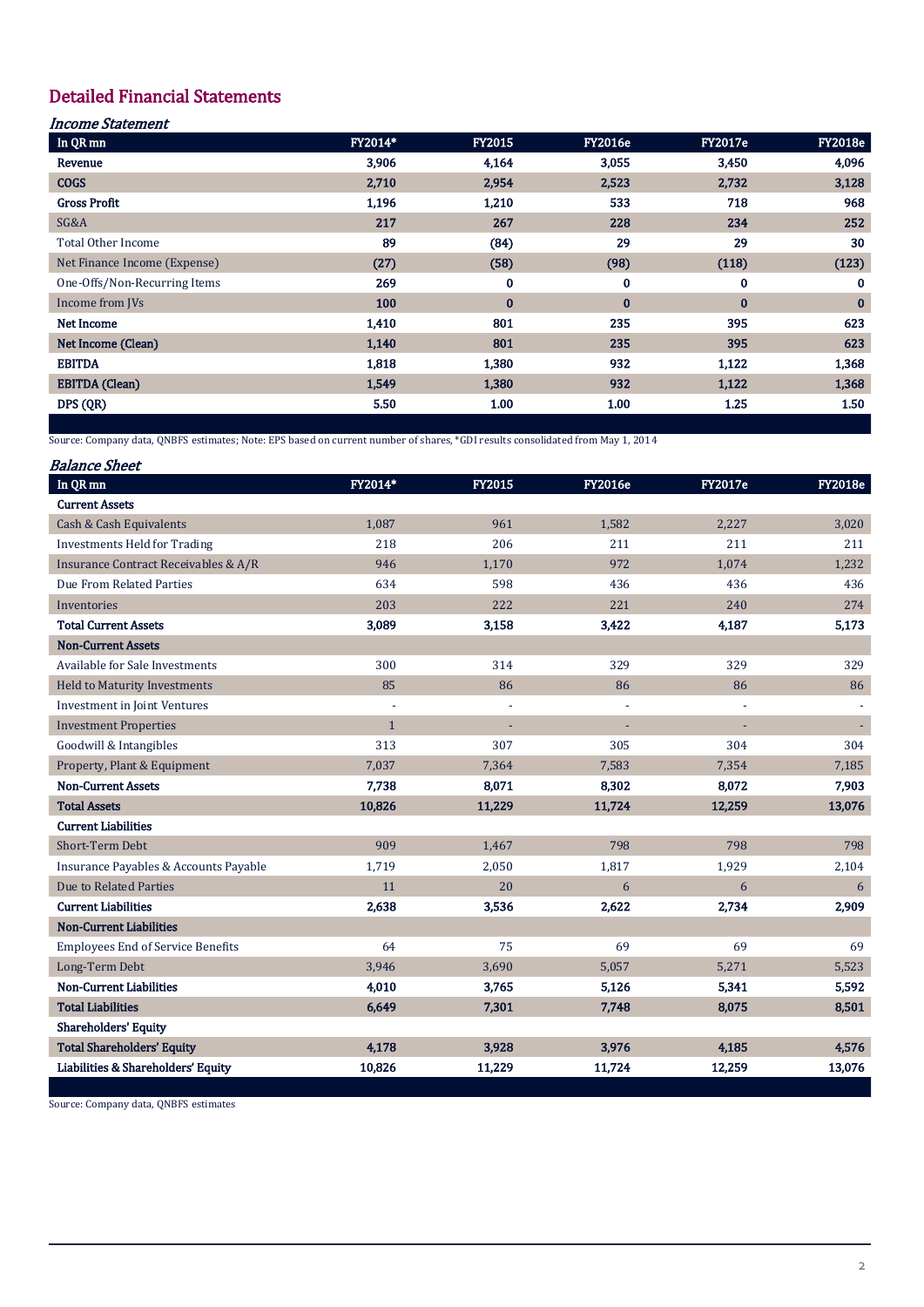# Relative Valuation

|                                        |               | Div.     | <b>EV/EBITDA</b> |                |
|----------------------------------------|---------------|----------|------------------|----------------|
| <b>Company</b>                         | <b>Ticker</b> | Yield    | <b>FY2016e</b>   | <b>FY2017e</b> |
| Tidewater Inc.                         | <b>TDW</b>    | $10.2\%$ | 18.7x            | 86.8x          |
| Bourbon Corp                           | <b>GBB</b>    | 8.7%     | 10.7x            | 9.4x           |
| <b>SEACOR Holdings Inc</b>             | <b>CKH</b>    | NA       | 19.0x            | 12.2x          |
| Gulfmark Offshore Inc.                 | <b>GLF</b>    | NA       | nmf              | n <sub>m</sub> |
| <b>Farstad Shipping ASA</b>            | <b>FAR</b>    | NА       | 15.8x            | 25.0x          |
| Solstad Offshore ASA                   | <b>SOFF</b>   | NA       | 10.3x            | 11.1x          |
| Gulf Marine Services PLC               | <b>GMS</b>    | 2.4%     | 8.7x             | 10.9x          |
| Renaissance Services SAOG              | <b>RNSS</b>   | NА       | 7.2x             | 6.8x           |
| Average                                |               | NA       | 12.9x            | 23.2x          |
| <b>Median</b>                          |               | NA       | 10.7x            | 11.1x          |
| <b>Gulf International Services QSC</b> | <b>GISS</b>   | 3.3%     | 8.9x             | 7.3x           |

Note: Where coverage is not available, estimates are based on Bloomberg consensus, if available

Mean/Median calculated if more than 3 observations are present

NA: Not Applicable

nmf: Not Meaningful (typically refers to negative or exceedingly large values)

Source: Bloomberg, QNBFS Research